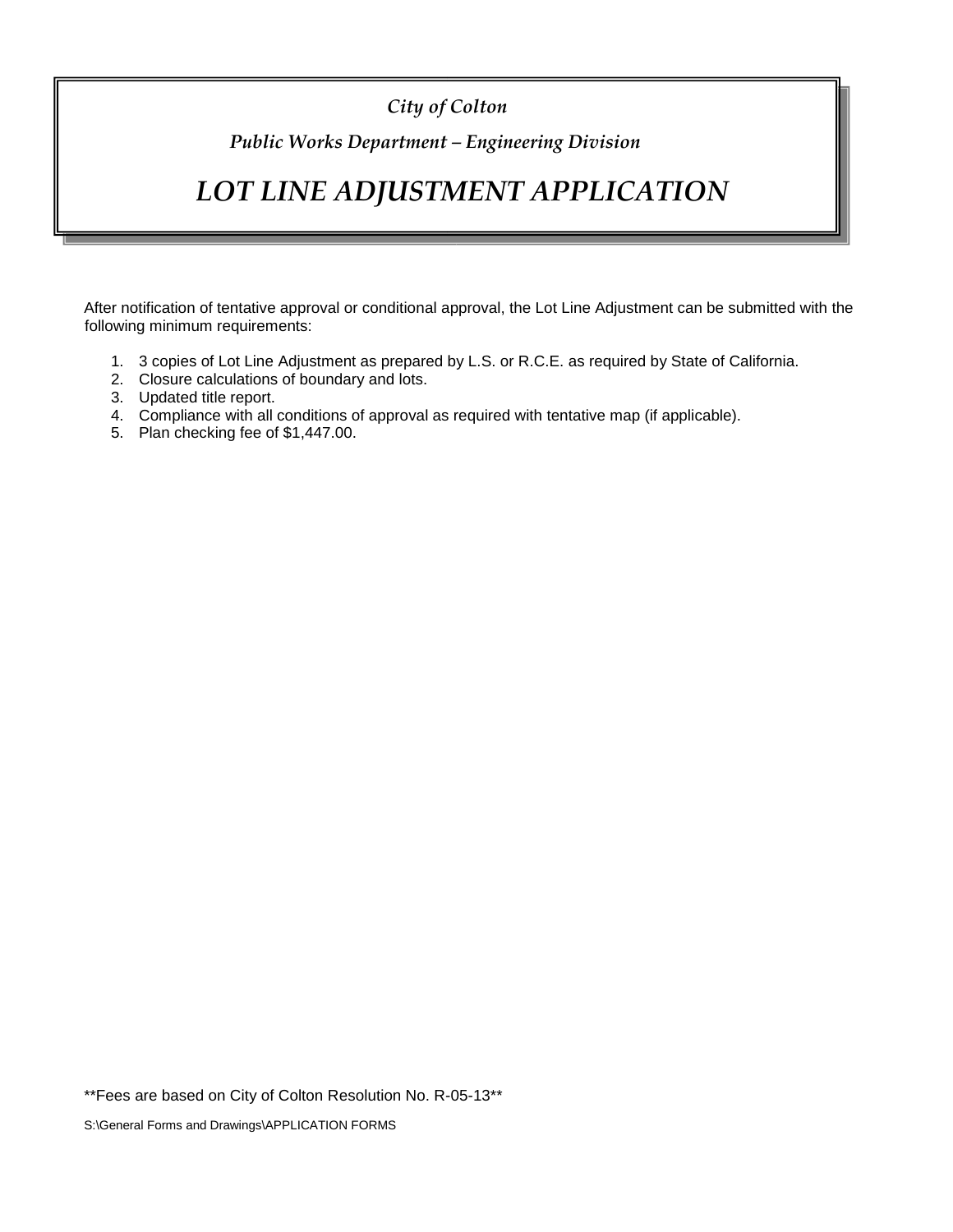When Recorded Mail To: City of Colton Public Works Department 160 S. 10<sup>th</sup> Street Colton, CA 92324

### **LOT LINE ADJUSTMENT**

Page 1 of 2

| Owner:          | Engineer/Surveyor: |
|-----------------|--------------------|
| Address:        | Address:           |
| City/State/Zip: | City/Stare/Zip:    |
| Telephone:      | Telephone:         |

Assessors Parcel Number (s) Manual Assessors Parcel Number (s) Assessors Parcel Number (s)

Legal Description Prior to Adjustment

Legal Description After Adjustment